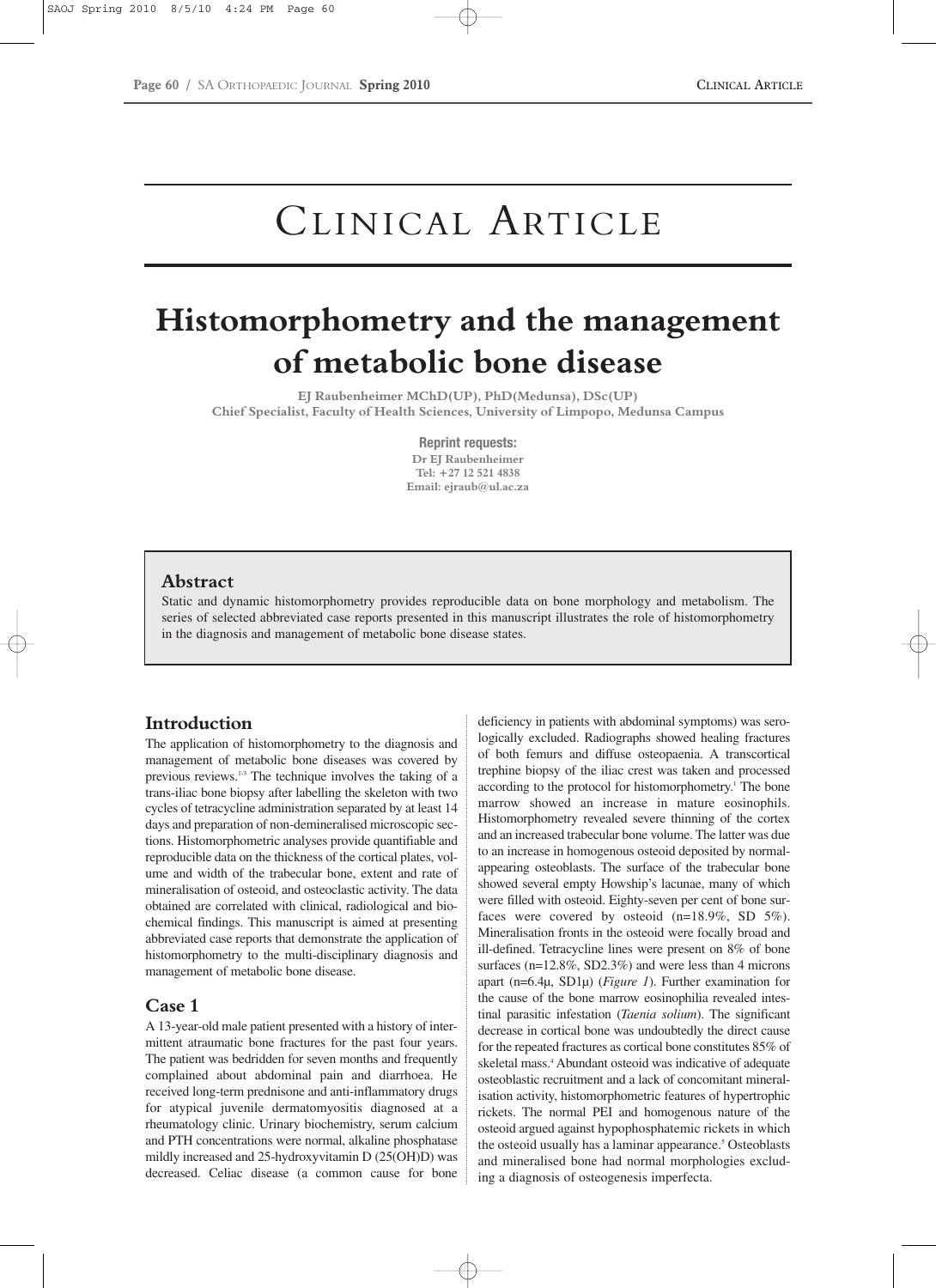A deficiency of calcium at osteoblastic level was the principal cause for the reduced mineralisation of the wide osteoid seams (as reflected by the reduced distance between the tetracycline lines). The reasons for the unavailability of calcium at cellular level were multi-factorial. The low 25(OH)D concentration was the result of the lack of sun exposure and contributed to a reduced uptake of dietary calcium. Long-term corticosteroid therapy inhibited intestinal mineral uptake and reduced osteoblast mediation of mineralisation. Intestinal parasitic competition for dietary mineral added another parameter to the complex pathogenesis. The lack of loading of the skeleton due to the bedridden state of the patient was furthermore a potent stimulus for mineralised bone loss, a phenomenon particularly relevant to the growing skeleton.6 As some degree of mineralisation occurred during the period of hospitalisation (reflected by the broad mineralisation front of recent onset) a dietary deficiency before admission was also suspected. Treatment of the parasitic infestation, an alternate anti-inflammatory drug with a less deleterious effect on the skeleton, cholecalciferol administration and a mineral-supplemented diet were advised. In addition, restoration of physical activity provided a holistic approach to a protracted management regimen. Eight months after initiation of therapy a follow-up biopsy revealed restoration of bone volumes and mineralisation activities.

**A deficiency of calcium at osteoblastic level was the principal cause for the reduced mineralisation of the wide osteoid seams**



Case 1: Green fluorescence of two parallel tetracycline lines in the osteoid (arrows, unstained section viewed with UV light, X80)

# **Case 2**

An 8-year-old female from Lesotho presented with diplegia, progressively decreased mobility and failure to thrive. She sustained a fracture of her femur during normal playground activities. A skeletal radiological survey showed generalised osteopaenia. All bone metabolites fell within normal age-matched limits, and urinary metabolic studies were unremarkable. A transcortical iliac crest biopsy was performed according to protocol.<sup>1</sup> Histomorphometry showed reductions of the inner cortical plate thickness and a mean trabecular bone width (*Figure 2)*. All bone surfaces were smooth and no active osteoblasts were noted. No recently formed woven bone was present, excluding a possibility of a late manifestation of osteogenesis imperfecta. The inner plate of the cortical bone showed 35% of the surface area occupied by empty Howship's lacunae (n=5.1%, SD 0.6%). Scattered active osteoclasts were present. Recruitment of osteoblasts was zero as all bone surfaces as well as the Howship's lacunae were devoid of osteoblasts and osteoid. Mineralisation activity as reflected by tetracycline uptake was zero. The findings were in line with those of a recent onset negative shift in bone formation with increased bone resorption. Thyroid hormone biochemistry was requested and hypothyroidism due to an endemic goitre confirmed. The increase in Howship's lacunae with active osteoclasts is proof of the selective stimulatory effect of TSH acting via receptors on osteoclasts.7 Management of the case entailed the establishment of an euthyroidal state, prescription of a mineral-supplemented diet and step-wise reintroduction of physical activity. The case was lost for follow-up.



**Figure 2.**  Case 2: Thin inner cortical plate (left) and a reduction of the trabecular bone volume due to thinning of individual trabecula (H&E stain X20. Bar = 1 000  $\mu$ )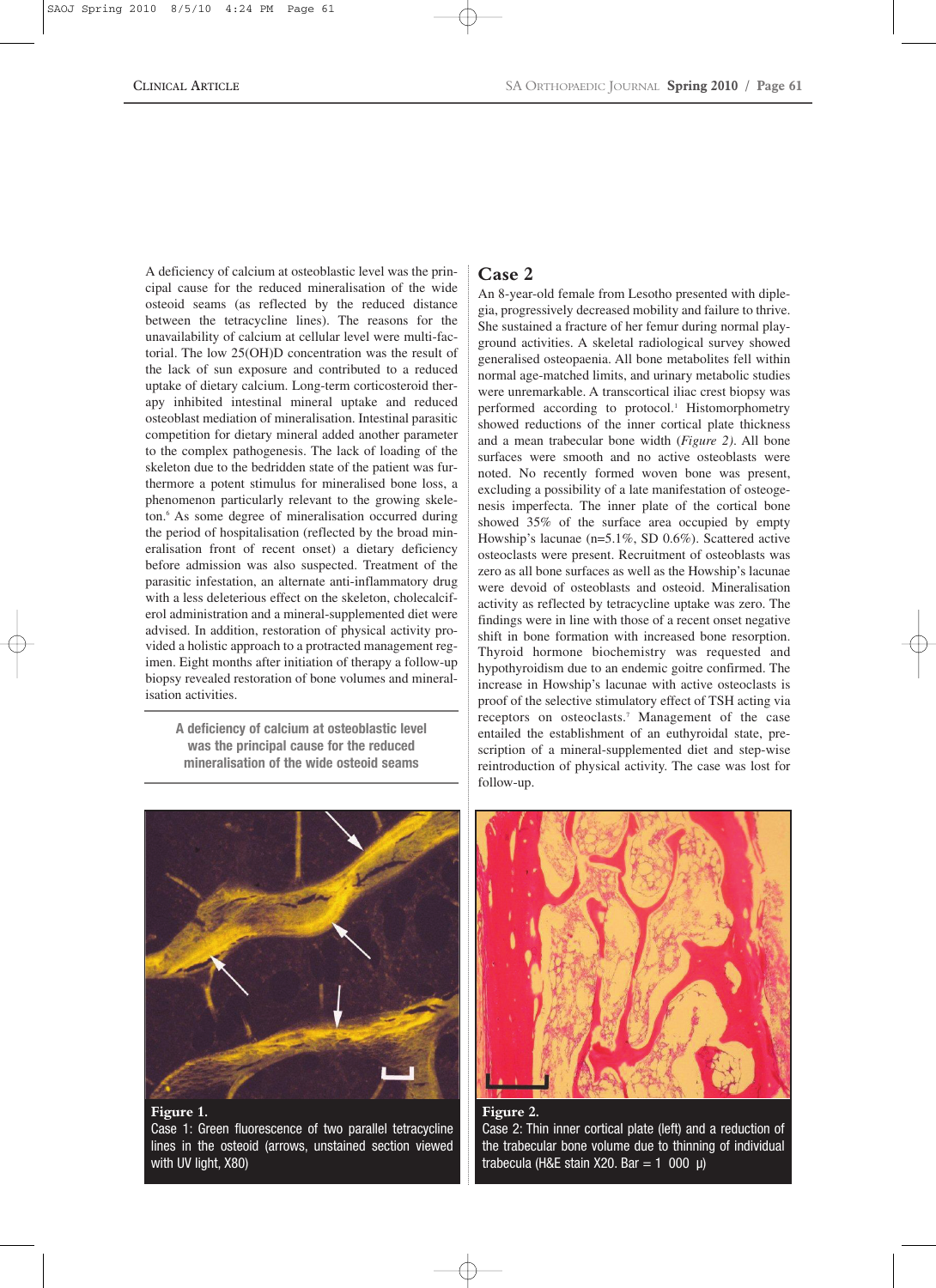# **Case 3**

A 19-year-old male presented with a history of renal arterial thrombosis as a child with chronic renal failure. Skeletal deformities had become progressively worse over the last three years on renal dialysis. Six months before the bone biopsy a successful renal transplant was performed. Bone scans revealed generalised osteopaenia. Renal function tests, PTH and calcium concentrations were normal, 25(OH)D low and phosphate excretion index determined on a 24-hour urine sample within upper normal limits. The patient had received corticosteroids and cyclophosphamide since the renal transplant. An iliac crest biopsy was performed according to the protocol for histomorphometry.<sup>1</sup> The three main types of bone disease in patients with renal failure (renal osteodystrophy) are osteitis fibrosa (high turnover hyperparathyroid bone disease), osteomalacia and adynamic bone disease.<sup>8</sup> Only histomorphometry can readily distinguish the three types of renal osteodystrophy.<sup>9</sup> Although the renal transplant suspended the pathogenesis of skeletal resorption in this case, elements of all three microscopic entities of renal osteodystrophy were present. A universal feature of renal failure is hyperplasia of the parathyroids and a rise in serum PTH in response to hypocalcaemia. Foci of inactive tunnelling resorption and osteitis fibrosa, important features of previous high turnover hyperparathyroid bone disease, were evident (*Figure 3*). Parathyroidectomy was however not indicated due to a suspension of osteoclasts activity through the successful renal transplant. The volume of osteoid was increased and mineralised cortical bone reduced in width – histomorphometric data compatible with osteomalacia. Mineralisation activity was, for practical purposes, not demonstrable. If mineralisation of the osteoid could be induced, the Howship's lacunae would mineralise and disappear.



#### **Figure 3.**

Case 3: Howship's lacuna devoid of osteoclasts and lacking osteoblast recruitment. Note the osteitis fibrosa represented by the fibroblast proliferation in the resorptive lacuna (H&E stain, X300)

The lack of mineralisation activity was addressed through dietary mineral and cholecalciferol supplementation, and moderate skeletal loading with supervised biokinetic activity was advised. Factors that impacted on mineral metabolism in this case included physical activity and immunosuppressive therapy as discussed in Case 1. In renal dialysis patients, the potential toxic effect of aluminium on osteoblasts should also be considered as a potential factor hampering bone mineralisation. Stains for aluminium deposits in the bone marrow were however negative. Follow-up DXA measurements after one year showed a mild increase in bone mineral density. The patient refused a follow-up bone biopsy.

## **Case 4**

A 62-year-old male patient presented with generalised skeletal osteopaenia and diffuse bone pains. The patient gave a history of hypercalcaemia with nephrocalcinosis one year prior to the diagnosis of the squamous cell carcinoma of the bronchus for which a pneumonectomy had been performed eight months previously. Mediastinal lymph nodes showed metastatic deposits. PET scans identified several foci of FDG uptake in the axial skeleton and metastatic deposits were suspected. The patient refused postoperative chemotherapy but gave consent for a bone biopsy for histomorphometry. Upon admission for the latter, serum calcium concentrations were found to be slightly elevated and 25(OH)D decreased. Albumin and alkaline phosphatase concentrations and urinary mineral biochemistry were within normal limits. Intact s-PTH concentration was low. A transcortical iliac crest biopsy was performed according to protocol the for bone histomorphometry.1 The biopsy showed a moderate reduction of cortical and trabecular bone. No osteoblastic activity or demonstrable osteoid were present and mineralisation activity (tetracycline lines) could therefore not be demonstrated. Noteworthy was an increase in osteoclasts with foci of active tunnelling resorption (*Figure 4*) despite reduced PTH concentrations. The effect of PTHrP (parathyroid hormone-related protein, produced by the metastatic deposits of the squamous cell carcinoma) on bone was suspected. This was supported by the reduced PTH- and increased calcium concentrations. Uncoupling of osteoblast and osteoclast activities distinguishes PTHrP-induced bone loss from hyperparathyroidism and is an important histomorphometric characteristic of humeral hypercalcaemia of malignancy (HHM).<sup>10</sup> HHM was most likely the cause for the past nephrocalcinosis of the patient. As in our case, relationships are frequently demonstrable between the effect of PTHrP on bone and HHM11,12 as well as 25(OH)D and PTH concentrations. Through the release of PTHrP, cancer cells stimulate osteoclast activity both at the site of the metastatic deposit as well as at distant skeletal sites leading to localised osteopaenia (manifesting as osteolytic metastases) and distant diffuse skeletal osteopaenia as in our case.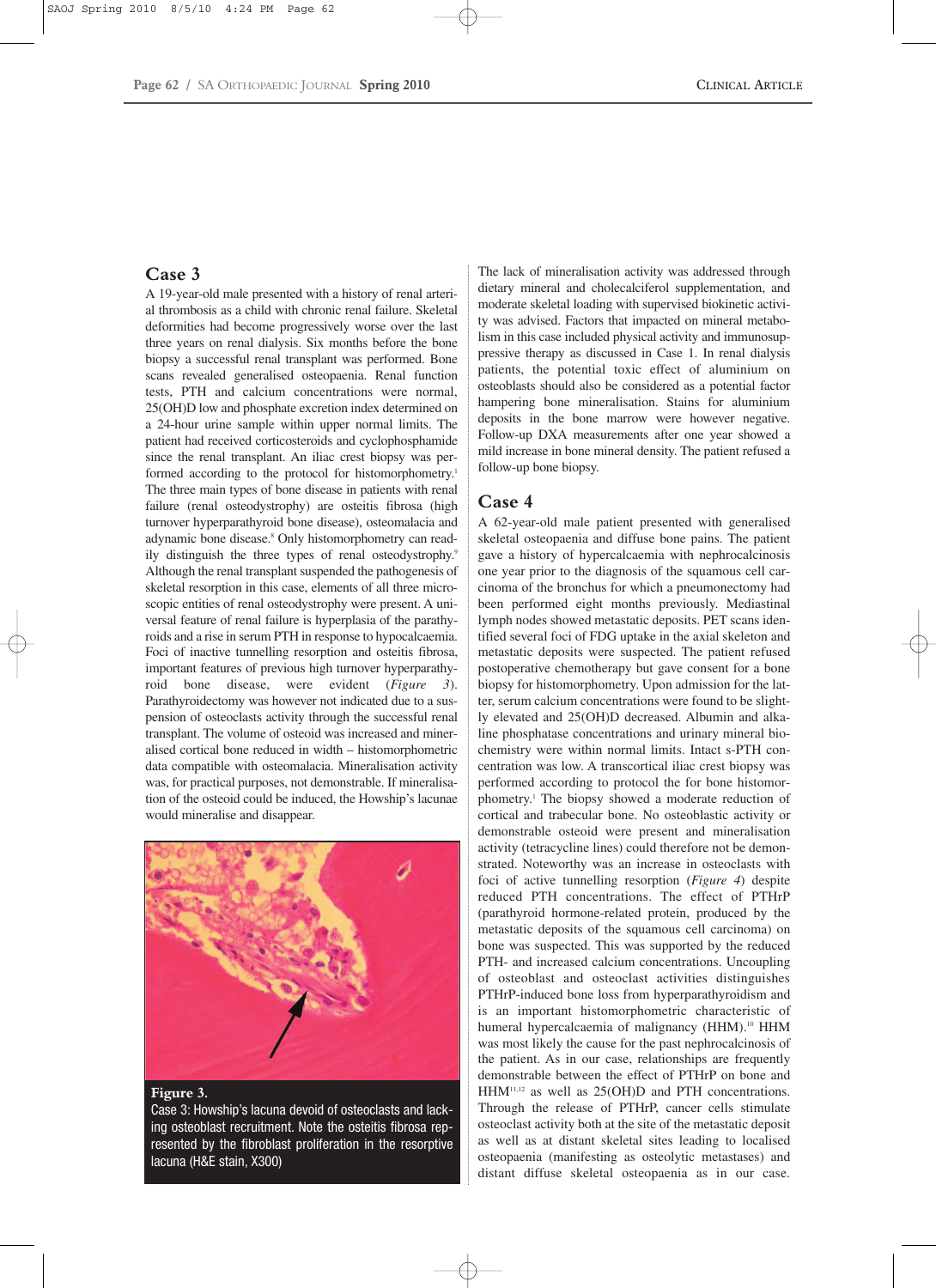Management of the diffuse skeletal osteopaenia under these circumstances would include reducing the bulk of malignant cells through adjuvant therapy, as well as the administration of bisphosphonates. The latter group of drugs inhibits osteoclastic bone resorption, corrects HHM and improves quality of life in terminal cancer patients by reducing bone pains and preventing the development of new osteolytic lesions.13 Recent cases presented at the 2010 annual meeting of the American Association of Orthopedic Surgery meeting in New Orleans indicate unusual fractures in patients on bisphosphonates for more than 4 years. These reports are the first on long-term bisphosphonate therapy and may introduce recommendations for periodic drug cessation in order to prevent fractures. Chemotherapy and radiotherapy with the administration of corticosteroid drugs may impact negatively on all parameters of bone metabolism and complicate the management of the skeletal deficiencies of the cancer patient. Despite progression of the malignancy, two-year follow-up bone scans indicated stabilisation of skeletal mineral density and no new skeletal metastatic deposits.



Case 4: A focus of active tunnelling resorption without concomitant osteoblastic activity (arrows indicate osteoclasts in Howship's lacunae, H&E stain X400)

# **Case 5**

A 6-month-old baby presented with a history of multiple fractures since birth. All biochemical parameters were within normal limits and osteogenesis imperfecta was suspected. A transcortical iliac crest biopsy was taken three days after two cycles of tetracycline administration 14 days apart. The cortical bone showed an irregular thickness varying between  $60-400 \mu m (n=750 \mu m)$  at age 6 months). The trabecular bone volume was normal. The volume of woven bone in both the cortex and trabeculae was high at the expense of lamellar bone. Osteoblasts were spindle-shaped, resembled fibroblasts and deposited bone that failed to show lamellar transformation (*Figure 5*). No Haversian systems were present in the cortices.



Case 5: Woven-type trabecular bone lined by fibroblastlike osteoblasts (arrows, H&E stain X300)

The osteocyte lacunae were large and an increased number of osteocytes per unit area was counted. The microscopic features were compatible with a diagnosis of osteogenesis imperfecta. Osteogenesis imperfecta involves all tissues with a type I collagen content and may manifest over a wide age range. The mode of inheritance, severity and clinical manifestations depends on the effect of the gene mutation on the collagen molecule.14,15 Management of children who survive is focused on all possible ways of increasing bone mass and includes bisphosphonates and hormone replacement after menopause.

#### **Case 6**

A 13-year-old patient, ill for the past three years and diagnosed with chronic lung disease, presented with fractures of the left humerus and femur. The patient had received treatment for tuberculosis in the past although all tests for the infection were negative. Bone scans showed generalised osteopaenia with increased metaphyseal uptake in several bones suggestive of leukaemia. Blood smears however showed plasmacytoid lymphocytes only. Serum and urine metabolic screening provided no additional information.



**Figure 6.**  Case 6: Histoplasma capsulatum yeast cells in the bone marrow (silver stain, X400)